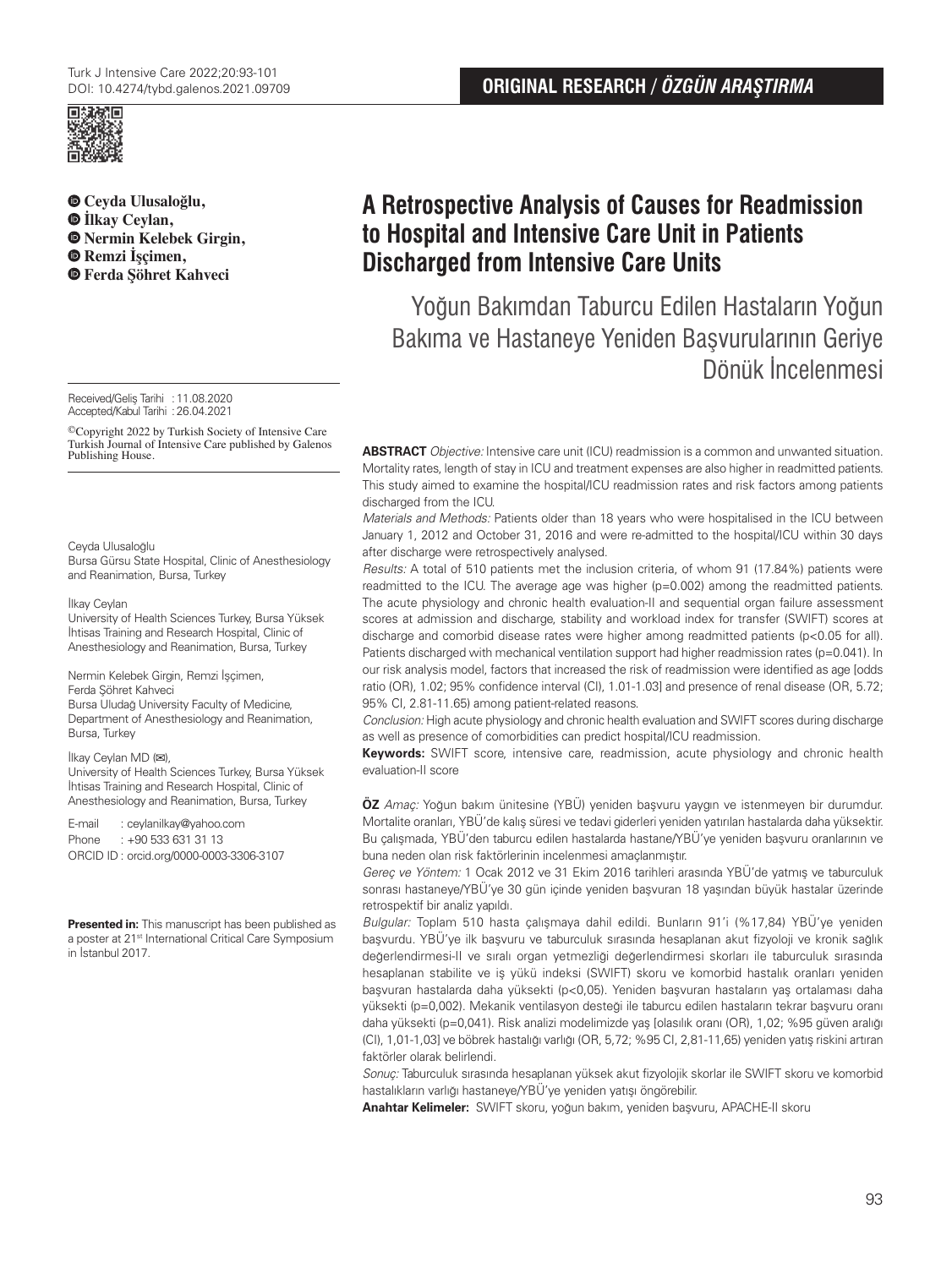# **Introduction**

Readmission to the intensive care unit (ICU) after prior treatment in the ICU is a common and an unwanted situation (1). Approximately 4%-6.3% of patients discharged from the ICU are known to be readmitted to the same hospital (2). One argument claims that there is a 1.5- to 10-fold increase in mortality rates and a minimum of a 2-fold increase in hospitalisation duration among patients' readmission to the ICU after being discharged compared with those who have not been hospitalised (3).

The ICU team generally determines which patients are ready to be discharged from the ICU (4). These determinations are based on personal/subjective decisions, and the high demand for ICU beds might cause some patients to be prematurely discharged. Due to the concerns regarding the early discharge of patients without (the possibility of developing) permanent solutions to their problems, determining the risk factors for the readmissions of critical patients to the ICU or hospital after being previously discharged is crucial (4). At the same time, determining the patients' risk factors can also contribute to a better evaluation of an appropriate ICU discharge time. The studies conducted in this respect revealed that the most common diagnoses related to readmission to ICU are heart failure, gastrointestinal bleeding, bacterial pneumonia and chronic obstructive pulmonary disease (3). Furthermore, researchers have claimed that factors concerning the patient and initial time as an in-patient such as age, comorbid diseases, physiological anomalies during ICU discharge, haemodialysis, mechanical ventilation (MV) applications and the initial time spent in the ICU might impact the reapplication for ICU admission (5). In addition, other components are involved such as the insufficiency of ICU bed capacities, limited ICU resources and institutional factors like night-weekend transfer influential on ICU reapplications (3,6).

Some scores used in intensive care are thought to be effective in predicting readmission. Disease severity scores [acute physiology and chronic health evaluation (APACHE) and sequential organ failure assessment (SOFA)] measured during the first application for admission to the ICU and at the time of discharge were found to be higher in patients readmitted to the ICU. Each increase in standard deviation reflected on the readmission risk by 43% (7). The stability and workload index for transfer (SWIFT) score developed by Gajic et al. (8) was shown as a potential tool for determining readmissions to the ICU.

Within the scope of our study, the main objectives were to examine readmission to the ICU as well as risk factors for readmission by evaluating critical patients sent to the clinic or their homes after their treatments.

## **Materials and Methods**

The study was approved by the Medical Research Ethics Board on 28 November 2016 (decision no: 2016-19/15) from the Bursa Uludağ University. No informed consent was obtained from the patients because our research was retrospective and descriptive in nature. The study included adult patients over the age of 18 years who were discharged to the clinic, another ICU or home following their treatment that lasted longer than 24 hours between 1 January 2012 and 31 October 2016 with invasive or noninvasive MV support in the ICU. Our ICU has 19 beds, which accept surgical and medical patients, and is managed by the Department of Anaesthesiology and Reanimation at the Bursa Uludağ University, Faculty of Medicine. Patient information was retrospectively obtained from archived registry files and hospital information management system.

The exclusion criteria were determined as follows: being under 18 years of age, death, admission to the ICU for less than 24 hours and absence of MV support.

The following data were recorded: demographic information of the patients, ICU admission diagnoses, comorbid diseases, ICU treatments [vasoactive medications, renal replacement, extracorporeal membrane oxygenation (ECMO), plasmapheresis], presence of ICU-sourced diagnosed infections, durations of endotracheal intubationtracheostomy, length of stay in ICU or hospital, APACHE-II and SOFA scores during the initial ICU admission and discharge, need for MV support during discharge, SWIFT scores, time of discharge (working hours, weekdays or weekends outside of working hours) and readmission to the ICU or hospital. The APACHE-II and SOFA scores were recalculated for the patients' readmission to the hospital/ICU, and the outcomes of patients (death/discharge) were recorded.

Readmission was defined as admission to the emergency room within 30 days after discharge from the hospital, demand for prompt ICU consultation during treatment at the clinic and unexplained death within 1 week after discharge. Information of the patients who were discharged to home was obtained from the death declaration system of the Directorate-General for Public Health of the Republic of Turkey Ministry of Health.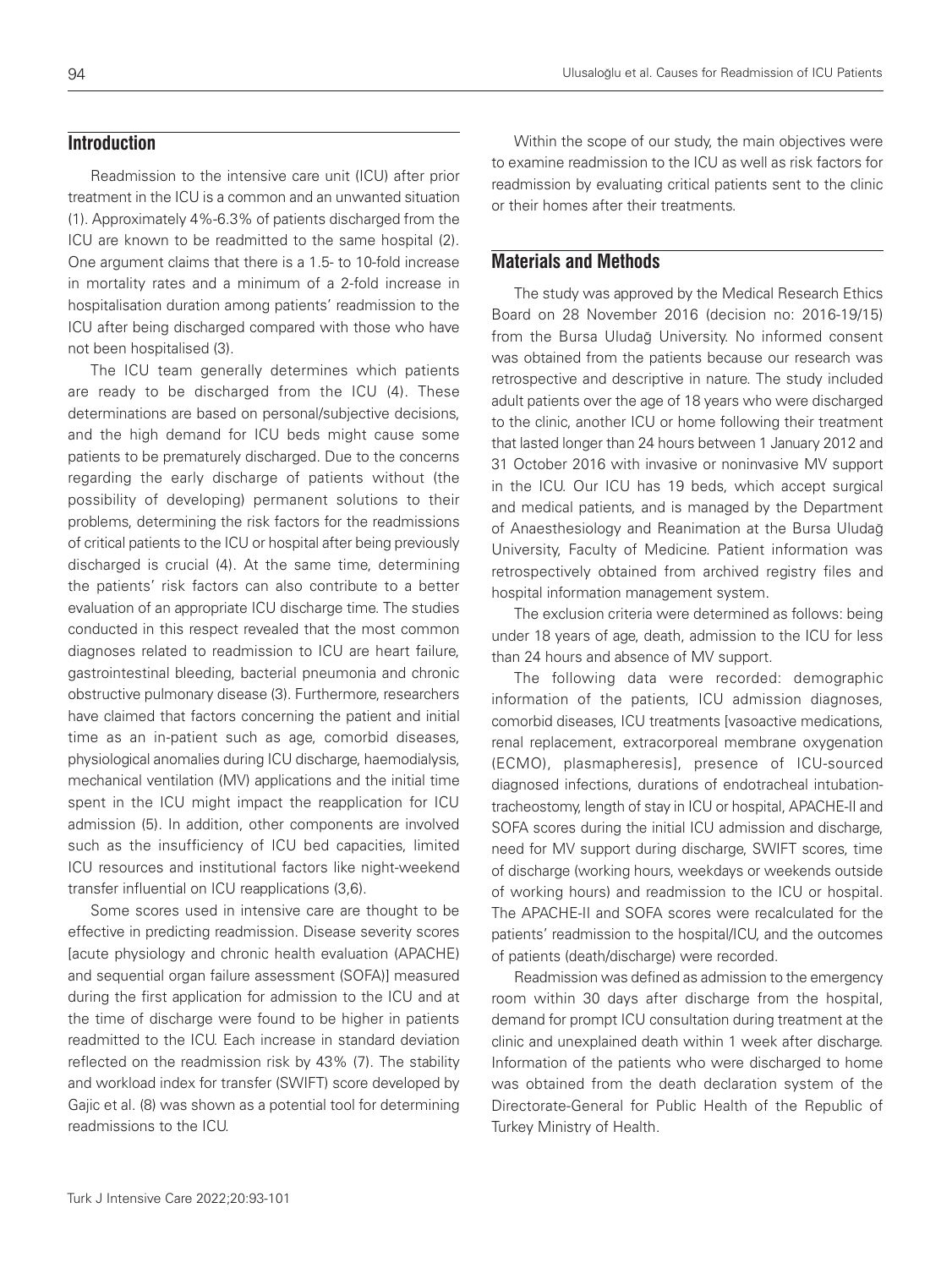### Statistical Analysis

Averages, standard deviations, medians, minimum and maximum values, interquartile ranges, frequencies and ratio values were used as the descriptive statistics for the data. The distribution of variables was calculated using the Kolmogorov-Smirnov test, and for the analysis of quantitative independent data, quantitative dependent data and qualitative independent data and in cases in which chi-squared test conditions were not fulfilled, Mann-Whitney U test, Wilcoxon test, chi-squared test and Fisher Exact test were used, respectively. A multiple logistic regression analysis was performed to determine the risks of readmission. The statistical analyses were performed using SPSS 22. A p<0.05 was considered to be statistically significant.

## **Results**

A total of 1,437 patients were admitted to the ICU between 1 January 2012 and 31 October 2016. Of these patients, 615 died despite treatment and 11 were still being treated during the study period. There were 811 patients who were discharged after their treatments. According to the study protocol criteria, 301 patients were excluded, thereby leaving 510 patients to be evaluated (Figure 1).



**Figure 1.** Flow diagram **Figure 1.** Flow diagram **(p=0.049)** (Table 3). ICU: Intensive care unit, MV: mechanical ventilation

The demographic data regarding the cases, presence of comorbid diseases, ICU admission diagnoses, airway management, treatments, times and places of discharge and length of stay in the ICU/hospital are shown in Tables 1 and 2.

Included in the study were 194 (38%) female and 316 (62%) male patients. The age average of the patients was calculated as 51.8 years; 70% of the patients had comorbid diseases, of which the most common comorbid diseases were hypertension and cardiac diseases (32.34%).

The most frequent diagnoses for ICU admission among the patients were respiratory system diseases (36.7%), followed by trauma and neurological diseases. Approximately 37.1% of the patients were admitted to the ICU from the hospital ward, 34.3% from the emergency room, 12.2% from the external centre, 12.2% from other ICUs within the hospital and 4.3% from the operating room following urgent surgeries.

In the ICU, 95.7% of the patients had invasive MV support through endotracheal intubation-tracheostomy and 4.3% of the patients had noninvasive MV support. Furthermore, 55.5% of patients underwent one or more of the following treatments: vasoactive medications, renal replacement therapy (RRT), ECMO and plasmapheresis. ICUrelated infection was detected at least once among 55.5% of the patients.

After their treatments in the ICU, 397 patients were referred to a ward in the hospital, 81 were sent home, 19 were referred to other surgical and medical ICUs within the hospital and 12 were discharged to the external centre. A total of 306 patients were discharged during working hours, whereas 204 patients were discharged during the weekend or outside of working hours.

A total of 91 patients were readmitted to the ICU and hospital after being discharged. The readmission rate was calculated as 17.8%. There were 37 patients readmitted to the emergency room, 26 patients accepted to the ICU, 14 were ICU consultations demanded from clinics, and 14 were unexplained deaths within 1 week.

The age average of patients readmitted to the ICU/hospital was 58.2 years, and they were older than those who were not readmitted (p=0.002). A total of 60 readmitted patients were men, and 31 were women. Sex was not a determining factor in the readmissions (p>0.05). The comorbid disease rate among patients applying for rehospitalisation and readmission to the ICU after being discharged was higher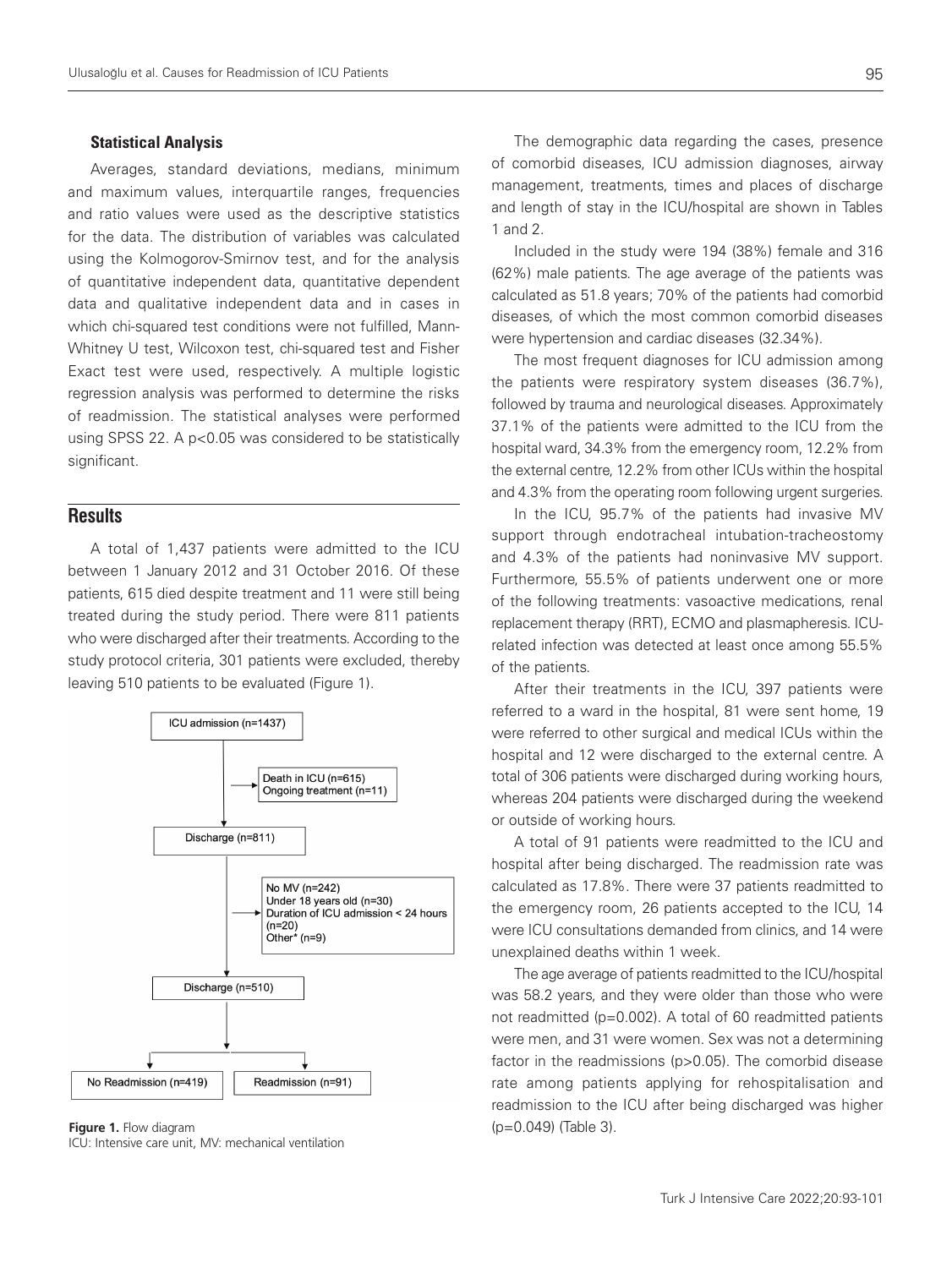| Table 1. Demographic data and clinical characteristics of cases                     |                          |  |  |
|-------------------------------------------------------------------------------------|--------------------------|--|--|
| Age (Avg ± SD) (min-max)                                                            | 51.8±19.8 (18-93)        |  |  |
| Sex (F/M) (n, %)                                                                    | 194 (38.0)/316<br>(62.0) |  |  |
| Co-morbid disease (yes/no) (n, %)                                                   | 357 (70.0)/153<br>(30.0) |  |  |
| ICU admission diagnosis (n, %)                                                      |                          |  |  |
| Respiratory diseases                                                                | 187 (36.7)               |  |  |
| Trauma                                                                              | 93 (18.2)                |  |  |
| Neurological diseases                                                               | 69 (13.5)                |  |  |
| Sepsis/septic shock                                                                 | 55 (10.8)                |  |  |
| Post-CPR care                                                                       | 45 (8.8)                 |  |  |
| Cardiac disease                                                                     | 19 (3.7)                 |  |  |
| Other                                                                               | 67 (13.1)                |  |  |
| Place of ICU admission (n, %)                                                       |                          |  |  |
| Ward                                                                                | 189 (37.1)               |  |  |
| Emergency room                                                                      | 175 (34.3)               |  |  |
| Postoperative urgent surgery                                                        | 22(4.3)                  |  |  |
| <b>External centre</b>                                                              | 62 (12.2)                |  |  |
| Other ICU                                                                           | 62 (12.2)                |  |  |
| Airway (n, %)                                                                       |                          |  |  |
| Endotracheal intubation/tracheostomy                                                | 488 (95.7)               |  |  |
| Non-invasive MV (n, %)                                                              | 22(4.3)                  |  |  |
| ICU treatments (n, %)                                                               |                          |  |  |
| None                                                                                | 232 (45.5)               |  |  |
| Vasoactive medication                                                               | 213 (41.8)               |  |  |
| Renal replacement treatment                                                         | 117 (22.9)               |  |  |
| <b>ECMO</b>                                                                         | 19 (3.7)                 |  |  |
| Plasmapheresis                                                                      | 31(6.1)                  |  |  |
| Place of discharge (n, %)                                                           |                          |  |  |
| Ward                                                                                | 397 (77.8)               |  |  |
| Home                                                                                | 81 (15.9)                |  |  |
| Other ICU                                                                           | 19 (3.7)                 |  |  |
| External centre                                                                     | 12 (2.4)                 |  |  |
| Time of discharge (n, %)                                                            |                          |  |  |
| During working hours                                                                | 306 (60)                 |  |  |
| Weekend-outside working hours                                                       | 204 (40)                 |  |  |
| Length of stay in ICU (days) (avg ± SD)<br>(min-max)                                | 31.7±31.9 (2-155)        |  |  |
| Length of stay in hospital (days) (avg $\pm$ SD)<br>(min-max)                       | 48.6±38.2 (3-212)        |  |  |
| Avg: Average, SD: standard deviation, F: female, E: male, ICU: intensive care unit, |                          |  |  |

MV: mechanical ventilation, ECMO: extra-corporeal membrane oxygenation, min: minimum, max: maximum, CPR: cardiopulmonary resuscitation

| Table 2. Co-morbid diseases of patients                                   |              |  |  |
|---------------------------------------------------------------------------|--------------|--|--|
| <b>Co-morbid diseases</b>                                                 | n (%)        |  |  |
| Cardiac disease                                                           | 196 (32.34%) |  |  |
| Endocrine disease                                                         | 120 (19.80%) |  |  |
| Asthma/COPD                                                               | 70 (11.55%)  |  |  |
| Neurological disease                                                      | 62 (10.23%)  |  |  |
| Renal disease                                                             | 50 (8.25%)   |  |  |
| Malignancy                                                                | 48 (7.92%)   |  |  |
| Psychiatric disease                                                       | 24 (3.96%)   |  |  |
| GIS disease                                                               | 22 (3.63%)   |  |  |
| <b>Rheumatic disease</b><br>14 (2.31%)                                    |              |  |  |
| COPD: Chronic obstructive pulmonary disease, GIS: gastrointestinal system |              |  |  |

Readmitted patients had significantly higher APACHE-II and SOFA scores at the first admission and discharge (p=0.000 for all). The average scores among patients readmitted to the hospital/ICU were as follows: Glasgow coma scale, 10.53; APACHE-II, 18.19; and SOFA, 5.83. The SWIFT score during the first discharge from the ICU was found to be significantly higher among readmitted patients (p=0.01) (Table 4).

When compared with patients who were not readmitted to the hospital/ICU, the length of stay in the ICU and hospital and MV support were significantly longer among the patients who were not readmitted  $(p=0.019, p=0.002, p=0.018,$ respectively). The time of first discharge (within and outside of working hours/weekends) was not a contributing factor in readmission (Table 3).

The rates of ICU-related infections and airway management (intubation/tracheostomy) among the readmitted patients were not found to be significantly different in comparison with those who were not readmitted. However, the readmission rate for the hospital/ICU were higher among the patients discharged with MV support (p=0.041) (Table 5).

The comparison of age, duration of MV support, length of stay in ICU, APACHE and SOFA scores, SWIFT scores, renal disease rates, neurological disease rates, traumas, sepsis/septic shock, vasoactive medication use and RRT made based on the univariate model for the differentiation of readmission showed that all of the parameters were statistically significant with a ratio of p<0.05. The multivariate analysis model for the differentiation of readmission demonstrated that APACHE-II and SOFA scores as well as renal disease are independent factors (Table 6).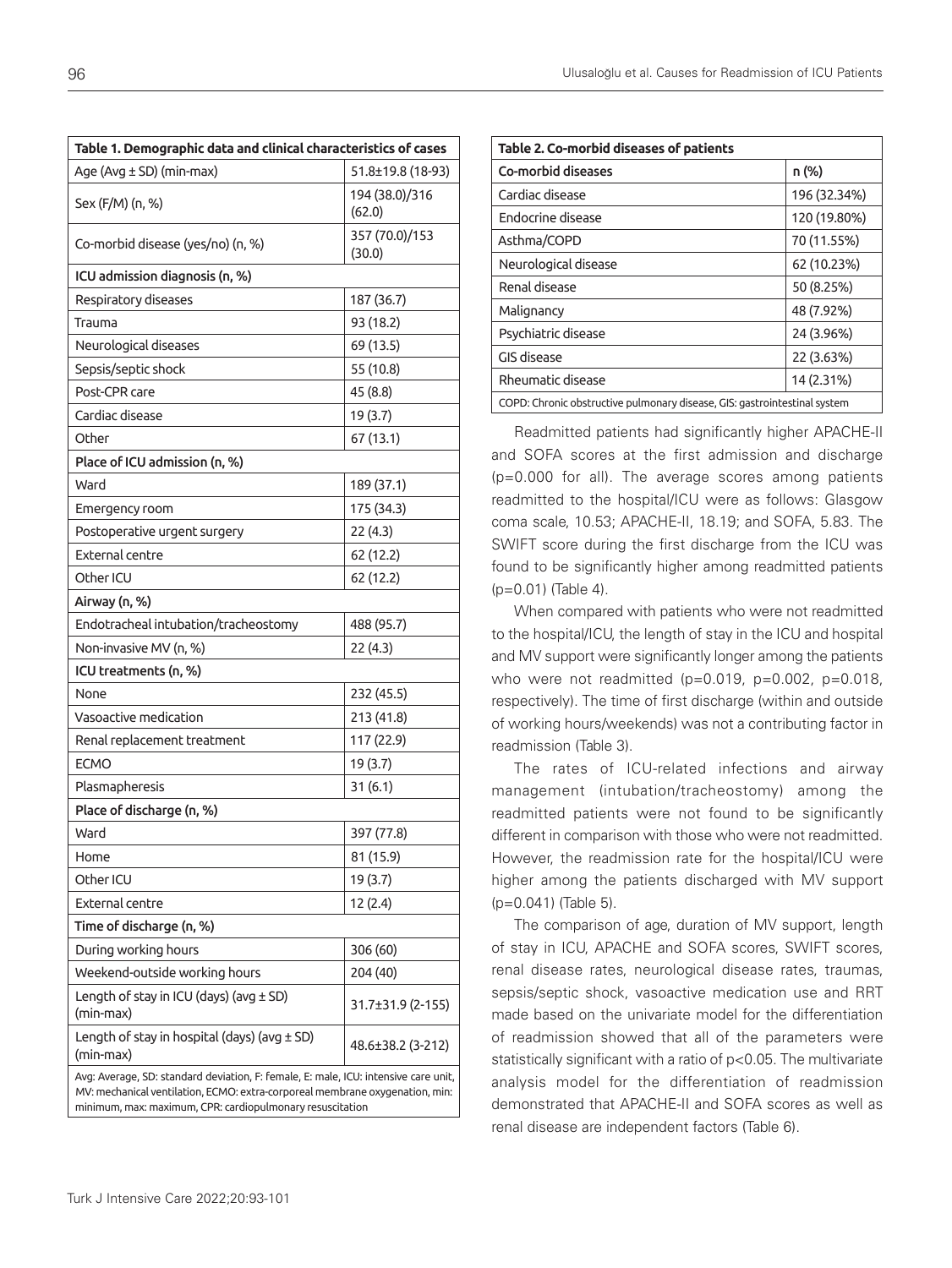| patients readmission/no readmission to ICU or hospital                                                                           |                          |                        |       |  |
|----------------------------------------------------------------------------------------------------------------------------------|--------------------------|------------------------|-------|--|
|                                                                                                                                  | No<br>readmission        | Readmission            | p     |  |
| Age (avg $\pm$ SD)                                                                                                               | $50.4 + 19.5$            | $58.2 + 20.1$          | 0.002 |  |
| Sex (F/M) (n, %)                                                                                                                 | 163 (38.9)/256<br>(61.1) | 31 (34.1)/60<br>(65.9) | 0.457 |  |
| Co-morbid disease (Y/N)<br>(n, %)                                                                                                | 285 (68)/134<br>(32)     | 72 (79.1)/19<br>(20.9) | 0.049 |  |
| Length of stay in ICU<br>(day)                                                                                                   | $30.0 + 30.8$            | 39.6±35.7              | 0.019 |  |
| Duration of MV (day)                                                                                                             | 26.7±31.0                | $37.3 \pm 36.7$        | 0.018 |  |
| Length of stay in<br>hospital (day)                                                                                              | $46.5 \pm 38.3$          | $58.3 \pm 36.5$        | 0.002 |  |
| Time of discharge (n, %)                                                                                                         |                          |                        |       |  |
| During working hours                                                                                                             | 259 (61.8)               | 48 (52.7)              |       |  |
| Weekend-outside<br>working hours                                                                                                 | 160 (38.2)               | 43 (47.3)              | 0.138 |  |
| Avg: Average, SD: standard deviation, F: female, M: male, Y: yes, N: no, ICU:<br>intensive care unit, MV: mechanical ventilation |                          |                        |       |  |

**Table 3. Demographic data, co-morbid diseases, ICU admissions, mechanical ventilation and hospital admission durations of** 

After excluding the deceased (n=14), 62 (80.5%) of the readmitted patients were discharged from the ICU, while 15 (19.5%) patients died during their second stay in the ICU.

## **Discussion**

In our study that examined the readmission to hospital and ICU after ICU discharge, the readmission rate in 30 days after discharge was 17.8%. The readmitted patients were older, and the comorbid disease rates among these patients were higher. They were also supported with MV for more days while staying longer in the hospital. Furthermore, the high initial and second ICU admission and discharge scores (APACHE-II, SOFA and SWIFT) and high discharge rate with MV were determined as contributing factors that increased the risk of readmission.

Readmission to the ICU is considered a crucial measure for the safety and the quality of ICUs (6,9). However, the argument that readmission rates are signs of low-quality health care is controversial because insufficient ICU bed capacity, the occupancy of clinic beds and the absence of sufficient directives for patient transfer are also influential on early discharge and readmission (6).

Woldhek et al. (10) analysed the data of 19,750 patients treated in a period of 14 years in a single-centre retrospective study and revealed that the readmission rate to the same

| Table 4. ICU admission and discharge scores of cases (n=510)               |           |                                       |                         |         |
|----------------------------------------------------------------------------|-----------|---------------------------------------|-------------------------|---------|
|                                                                            |           | <b>No</b><br>readmission<br>$(n=419)$ | Readmission<br>$(n=91)$ | p       |
| GCS                                                                        | Admission | $8.3 + 3.9$                           | $7.5 + 3.8$             | 0.109   |
|                                                                            | Discharge | $13.2 + 2.9$                          | $12.8 + 3.2$            | 0.235   |
| <b>APACHE-II</b>                                                           | Admission | $18.0 + 6.3$                          | $21.9 \pm 7.8$          | < 0.001 |
|                                                                            | Discharge | $8.9 + 5.7$                           | $13.1 \pm 6.2$          | < 0.001 |
| <b>SOFA</b>                                                                | Admission | $6.0 + 4.7$                           | $8.1 \pm 3.9$           | < 0.001 |
|                                                                            | Discharge | $2.1 \pm 1.7$                         | $3.3 \pm 2.2$           | < 0.001 |
| <b>SWIFT</b>                                                               |           | $21.8 + 12.1$                         | 25.9±11.8               | 0.010   |
| CCC: Classowy same seals. ADACUE II: seules abusiala ay and sheanig banlik |           |                                       |                         |         |

GCS: Glasgow coma scale, APACHE-II: acute physiology and chronic health evaluation-II, SOFA: sequential organ failure assessment, SWIFT: stability and workload index for transfer

**Table 5. Relationship between discharge and ICU related infections, airway management, and mechanical ventilation support (IMV and NIMV)**

|                                                                                                                                          | No readmission | Readmission |       |  |
|------------------------------------------------------------------------------------------------------------------------------------------|----------------|-------------|-------|--|
| ICU-related infection (n, %)                                                                                                             |                |             |       |  |
| Yes                                                                                                                                      | 225(53.7)      | 57 (62.6)   | 0.150 |  |
| No                                                                                                                                       | 194 (46.3)     | 34 (37.4)   |       |  |
| Airway management (n, %)                                                                                                                 |                |             |       |  |
| <b>IMV</b>                                                                                                                               | 402 (95.9)     | 86 (94.5)   | 0.743 |  |
| <b>NIMV</b>                                                                                                                              | 17(4.1)        | 5(5.5)      |       |  |
| Discharged with MV support                                                                                                               |                |             |       |  |
| Yes                                                                                                                                      | 89 (21.2)      | 29 (31.9)   | 0.041 |  |
| No                                                                                                                                       | 330 (78.8)     | 62(68.1)    |       |  |
| ICU: Intensive care unit, NIMV: non-invasive mechanical ventilation, IMV: invasive<br>mechanical ventilation, MV: mechanical ventilation |                |             |       |  |

ICU after being discharged was 7%. Another multicentre study examined 263,082 patients, of whom 105 were in the ICU, and the study found that the readmission rate was 6.3% (6). The readmission rate was calculated as 5.7% in a compilation document in which 24 studies published as of February 2014 were quantitatively analysed (1). There is no fixed time interval for readmission. Although the quality standards in Turkey designate this interval as the first 48 hours following the initial discharge from the ICU, studies in the literature consider the first 1-30 days as the time interval for readmission (11). We took 30 day period because we aimed to evaluate the reasons of readmissions in a wider perspective.

The reason why the readmission rates were higher (17.8%) in our study might be that in addition to the admission to the same ICU within 30 days after being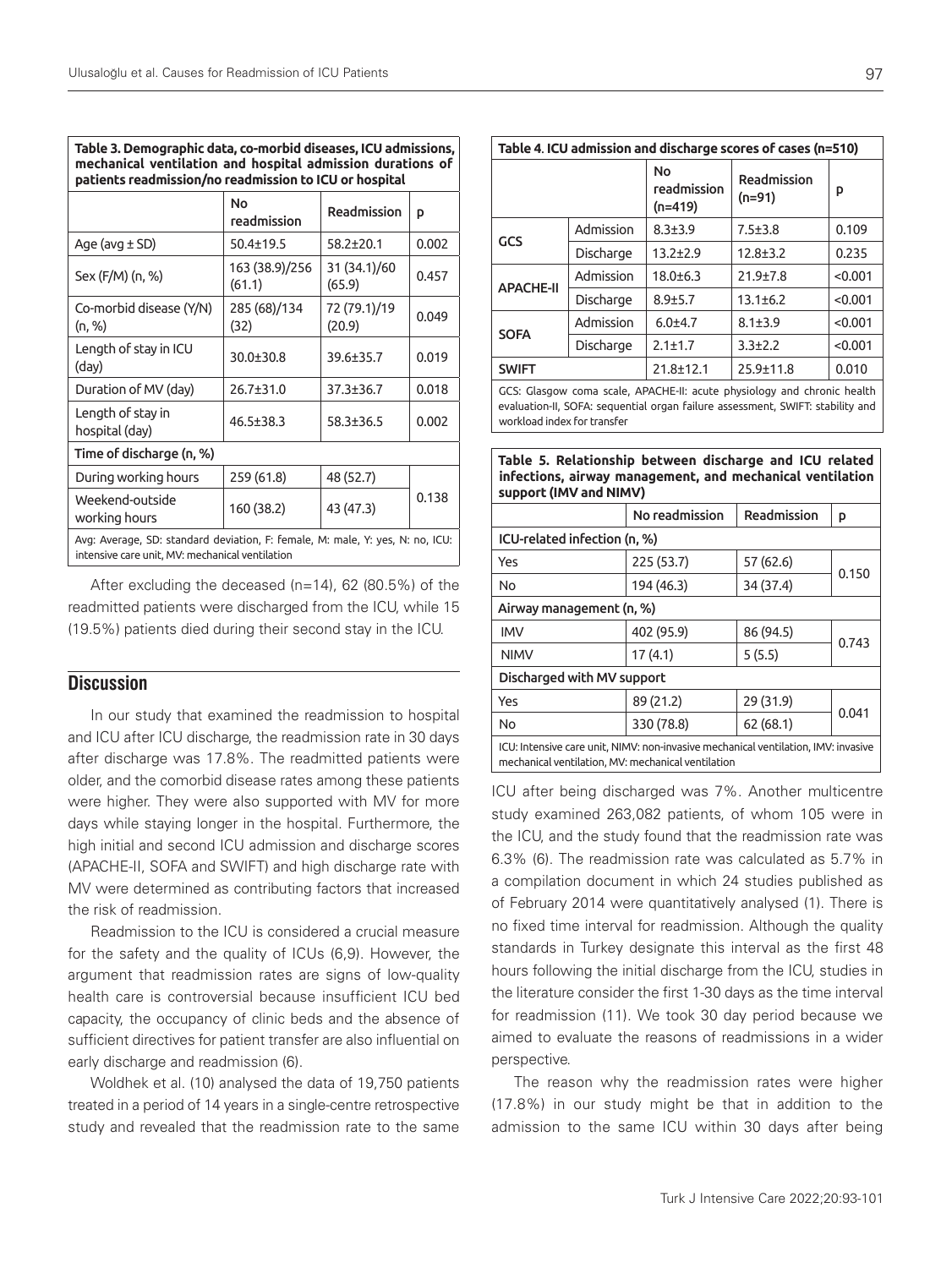| Table 6. Risk analysis for readmission                                                                                                                                      |      |               |                    |                     |           |         |
|-----------------------------------------------------------------------------------------------------------------------------------------------------------------------------|------|---------------|--------------------|---------------------|-----------|---------|
| Univariate model                                                                                                                                                            |      |               | Multivariate model |                     |           |         |
|                                                                                                                                                                             | OR   | 95% CI<br>p   |                    | <b>OR</b><br>95% CI |           | Þ       |
| Age                                                                                                                                                                         | 1.02 | 1.01-1.03     | 0.002              | 1.02                | 1.01-1.03 | 0.016   |
| Sex                                                                                                                                                                         | 0.82 | $0.49 - 1.38$ | 0.450              |                     |           |         |
| Co-morbid                                                                                                                                                                   |      |               |                    |                     |           |         |
| disease                                                                                                                                                                     | 1.76 | 0.97-3.20     | 0.062              |                     |           |         |
| Duration of MV                                                                                                                                                              | 1.01 | 1.00-1.02     | 0.011              |                     |           |         |
| Length of stay                                                                                                                                                              |      |               |                    |                     |           |         |
| in ICU                                                                                                                                                                      | 1.01 | 1.00-1.01     | 0.016              |                     |           |         |
| Discharged                                                                                                                                                                  |      |               | 0,052              |                     |           |         |
| with MV                                                                                                                                                                     | 0,58 | 0.34-1.00     |                    |                     |           |         |
| support                                                                                                                                                                     |      |               |                    |                     |           |         |
| ICU-related                                                                                                                                                                 |      |               |                    |                     |           |         |
| Infection                                                                                                                                                                   | 0.68 | $0.41 - 1.13$ | 0.135              |                     |           |         |
| GCS                                                                                                                                                                         | 0.94 | $0.88 - 1.01$ | 0.090              |                     |           |         |
| <b>APACHE-II</b>                                                                                                                                                            | 1.09 | 1.05-1.13     | < 0.001            | 1.06                | 1.02-1.10 | 0.007   |
| <b>SOFA</b>                                                                                                                                                                 | 1.09 | 1.02-1.16     | 0.007              | 4.28                | 1.99-9.23 | < 0.001 |
| <b>SWIFT</b>                                                                                                                                                                | 1.03 | $1.01 - 1.05$ | 0.008              |                     |           |         |
| Co-morbid disease                                                                                                                                                           |      |               |                    |                     |           |         |
| Cardiac disease                                                                                                                                                             | 0.92 | $0.55 - 1.53$ | 0.744              |                     |           |         |
| Endocrine                                                                                                                                                                   | 1.66 | 0.96-2.87     | 0.068              |                     |           |         |
| disease                                                                                                                                                                     |      |               |                    |                     |           |         |
| Respiratory                                                                                                                                                                 | 1.24 | $0.62 - 2.47$ | 0.543              |                     |           |         |
| disease                                                                                                                                                                     |      |               |                    |                     |           |         |
| Neurological                                                                                                                                                                | 0.82 | 0.37-1.82     | 0.622              |                     |           |         |
| disease                                                                                                                                                                     |      |               |                    |                     |           |         |
| Renal disease                                                                                                                                                               | 5.72 | 2.81-11.65    | < 0.001            | 1.02                | 1.00-1.03 | 0.027   |
| Malignancy                                                                                                                                                                  | 1.62 | $0.75 - 3.47$ | 0.218              |                     |           |         |
| GIS disease                                                                                                                                                                 | 2.41 | 0.88-6.65     | 0.088              |                     |           |         |
| Psychiatric                                                                                                                                                                 | 0.50 | $0.11 - 2.20$ | 0.357              |                     |           |         |
| disease                                                                                                                                                                     |      |               |                    |                     |           |         |
| Rheumatic                                                                                                                                                                   | 0.92 | $0.20 - 4.28$ | 0.914              |                     |           |         |
| disease                                                                                                                                                                     |      |               |                    |                     |           |         |
| ICU admission diagnosis                                                                                                                                                     |      |               |                    |                     |           |         |
| Cardiac disease 1.89                                                                                                                                                        |      | 0.58-6.19     | 0.294              |                     |           |         |
| Respiratory                                                                                                                                                                 | 1.32 | $0.79 - 2.20$ | 0.293              |                     |           |         |
| disease                                                                                                                                                                     |      |               |                    |                     |           |         |
| Neurological                                                                                                                                                                | 0.38 | $0.16 - 0.92$ | 0.032              |                     |           |         |
| disease                                                                                                                                                                     |      |               |                    |                     |           |         |
| Trauma                                                                                                                                                                      | 0.45 | 0.21-0.99     | 0.047              |                     |           |         |
| Sepsis/septic                                                                                                                                                               | 2.80 | 1.32-5.93     | 0.007              |                     |           |         |
| shock                                                                                                                                                                       |      |               |                    |                     |           |         |
| Post-<br>resuscitation                                                                                                                                                      | 1.74 | 0.81-3.76     | 0.157              |                     |           |         |
|                                                                                                                                                                             |      |               |                    |                     |           |         |
| care<br><b>ICU</b> treatment                                                                                                                                                |      |               |                    |                     |           |         |
| Vasoactive                                                                                                                                                                  |      |               |                    |                     |           |         |
| medication                                                                                                                                                                  | 1.94 | 1.18-3.21     | 0.009              |                     |           |         |
| <b>RRT</b>                                                                                                                                                                  | 3.13 | 1.85-5.31     | <0.001             |                     |           |         |
| <b>ECMO</b>                                                                                                                                                                 | 0.65 | $0.14 - 2.92$ | 0.572              |                     |           |         |
| Plasmapheresis 1.16                                                                                                                                                         |      | 0.38-3.57     | 0.796              |                     |           |         |
|                                                                                                                                                                             |      |               |                    |                     |           |         |
| GCS: Glasgow coma scale, ICU: intensive care unit, APACHE-II: acute physiologic and<br>chronic health evaluation score-II, SOFA: sequential organ failure assessment score, |      |               |                    |                     |           |         |
| SWIFT: stability and workload index for transfer, GIS: gastrointestinal system, RRT:                                                                                        |      |               |                    |                     |           |         |
| renal replacement therapy, ECMO: extracorporeal membrane oxygenation, MV:                                                                                                   |      |               |                    |                     |           |         |
| mechanical ventilation, OR: odds ratio, CI: confidence interval                                                                                                             |      |               |                    |                     |           |         |

with comorbid diseases was significantly higher than those

without comorbid diseases. The most common comorbid diseases were hypertension/other cardiac diseases, endocrine diseases and renal diseases in that order. In addition, we learned that the presence of renal diseases increased the risk of readmission [odds ratio (OR), 5.72; 95% confidence interval (CI) 2.81-11.65].

The location of the patient prior to the initial ICU

discharged, we included readmissions to the emergency room, additional ICU consultations for patients sent to the wards and unexplained death within 1 week. When we exclude the additional readmission criteria and calculate, like other studies, the readmission rate seems to be similar to that of other studies (5.09%).

Many risk factors were proposed for readmission to the ICU after discharge. While patient-related factors such as age, comorbid diseases, ICU treatments and disease severity scores are effective, institutional factors like limited ICU capacity and resources are also significant (3,6,12-14). Elliott et al. (15) found out that patients readmitted to the ICU after being discharged tend to be older than those who are not readmitted. The authors claimed that the ageing process contributes to the rise of comorbid disease and functional disorder incidences and that age, therefore, will continue to be a risk factor for readmission. Another study detected that readmission rates increase up until the age of 80 and decline afterwards (3). We also revealed in our study that age is influential on readmission and that patients reapplying to the ICU are older than those who do not (p=0.002) (Table 3).

Sex has also been proposed as a contributing factor for readmission to the ICU after discharge. Jo et al. (4) found that in their single-centre study conducted in their medical ICU, male patients have a higher risk for readmission. Contradicting this study, many others have demonstrated that sex is not influential on readmission (8,13,14). Despite the high rate of male patients among the readmitted patients in our study, no statistical significance was detected.

Comorbid diseases are another risk factor for ICU readmission. Studies comparing readmitted patients and non-readmitted patients have shown that many comorbid diseases pose a risk factor in the former group of patients (3,6,12,15). Hua et al. (12) examined the reasons behind the early and late unplanned hospital readmissions of critical patients, and they reported that metastatic cancer and final stage kidney disease were risk factors for readmission. Another study demonstrated that the presence of diabetes mellitus increased the risk of readmission to the ICU (4). Our study also found that the readmission rate among patients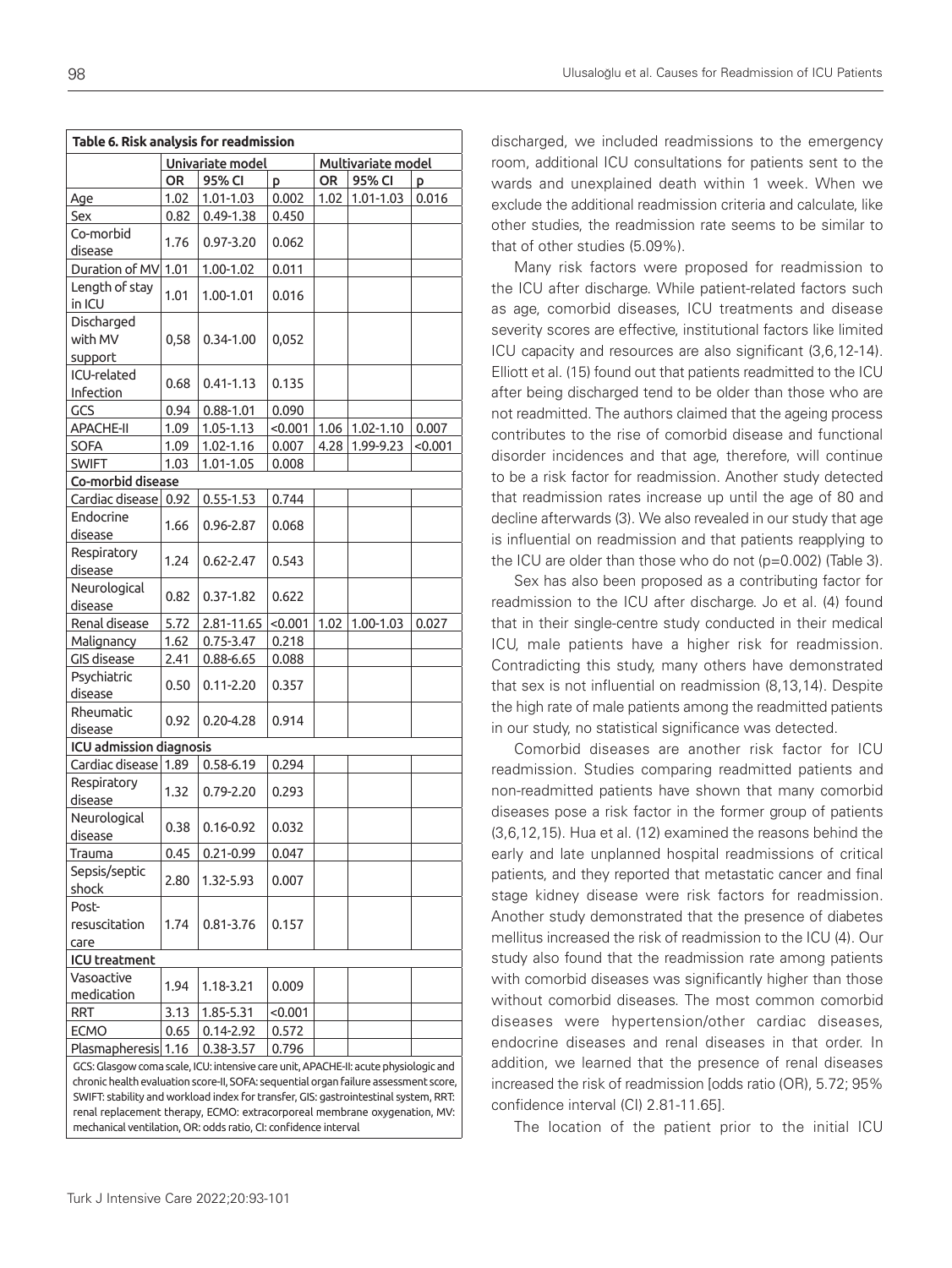admission (clinic, another hospital or the emergency room) is asserted to have a relationship with readmission (6,8,14,15). The prospective cohort study including 4,684 patients conducted by Rosenberg et al. (16) detected that patients transferred from another hospital or admitted to the ICU from the hospital ward have higher rates of readmission after discharge compared with patients admitted directly from the emergency room. Another study revealed that readmission rates are higher among patients who are transported to the ICU from the operating room and the emergency room (3). Our study did not find a significant relationship between the initial place of admission to the ICU and readmission. The differences between patient admission policies of hospitals might have affected this outcome. The working procedure of our hospital is as follows: If there are available beds in the ICU, patients are accepted from clinics within the hospital, from other ICUs within the hospital and from the emergency room. There are only two beds reserved for patients in the early postoperative period in our unit.

In ICUs, patients are frequently supported with MV. The choice of airway management depends on a wide range of factors such as the patient's respiratory and neurological function impairment. A retrospective study conducted by Hua et al. (12) evaluated 492,653 critical patients and found that patients undergoing tracheostomy and MV have higher rehospitalisation rates compared with those not supported with MV. Another study examined deceased patients after being discharged from the ICU and reported that prolonged MV support is correlated with mortality (17). Yet, a study by Woldhek et al. (10) found that patients supported with MV during their stay in the ICU have lower ICU readmission rates. The authors argued that the fact that more than 50% of the patients included in their study had limited disease severity and elective cardiac surgery might have affected this outcome. Our study showed no effect of airway management (endotracheal intubation or tracheostomy) during the initial ICU admission on readmission. However, we found a correlation between prolonged MV support and readmission.

During the stay in the ICU, ECMO treatments are administered in patients with organ failure. The relationship between ICU treatments and readmission is commonly evaluated although the number of studies focusing on renal replacement treatment is higher (3,4,6,10,12). An examination of a patient's readmission to the medical ICU by Jo et al. (4) revealed that only continuous renal replacement treatment correlated with readmission to the ICU. Similarly, our study found a relationship between renal replacement treatment in the ICU and readmission.

Studies have shown that discharge during the night or outside of working hours is an independent risk factor as far as ICU readmission is concerned (9). Night-time discharge is often thought to be a sign of insufficient bed capacity (18). Our study showed no difference between patients discharged during working hours or outside of working hours/weekends in terms of readmission (Table 3).

It is well recognised that prolonged ICU admission is influential on readmission to ICU/hospital (3,6,10,13,15). In a multicentred study by Kramer et al. (3), 229,961 critical patients were examined, and 6.1% of these patients were readmitted to the ICU. The authors stated that prolonged admission is influential on the initial ICU application and that the readmission rate is directly proportional to the duration of admission. This might be caused by complications such as ICU-related infections that occur when a patient stays in the ICU for a long time and their treatments. In our study, we also detected a correlation between prolonged length of ICU stay and readmission. However, we did not find a significant relationship between ICU-related infections and readmission.

According to several researchers, readmission to hospital/ICU admission is determined by the patient's physiological state at the end of ICU treatment (16). Studies have demonstrated a relationship between disease severity scores showing the physiological anomaly level at the time of discharge from the ICU and readmission (1,3,13,16,17). In addition, a meta-analysis examined 11 research studies on this subject and concluded that the time of physiological measurements (admission or discharge) and evaluated scores, regardless of the type of ICU disease severity, increase the risk for readmission to the ICU (7). Certain researchers have claimed that there is a valid point in calculated scores to help differentiate between patients who can be discharged to the ward or to a lower ICU unit and those who require additional ICU treatment (19). Acute physiological scores calculated at the time of discharge from the ICU posed a greater risk for ICU readmission compared with the scores calculated during the initial admission (3). However, the studies used different disease severity scores. In our study, having high disease severity scores (APACHE-II, SOFA) at the time of initial admission and discharge is a risk factor for death or readmission after being discharged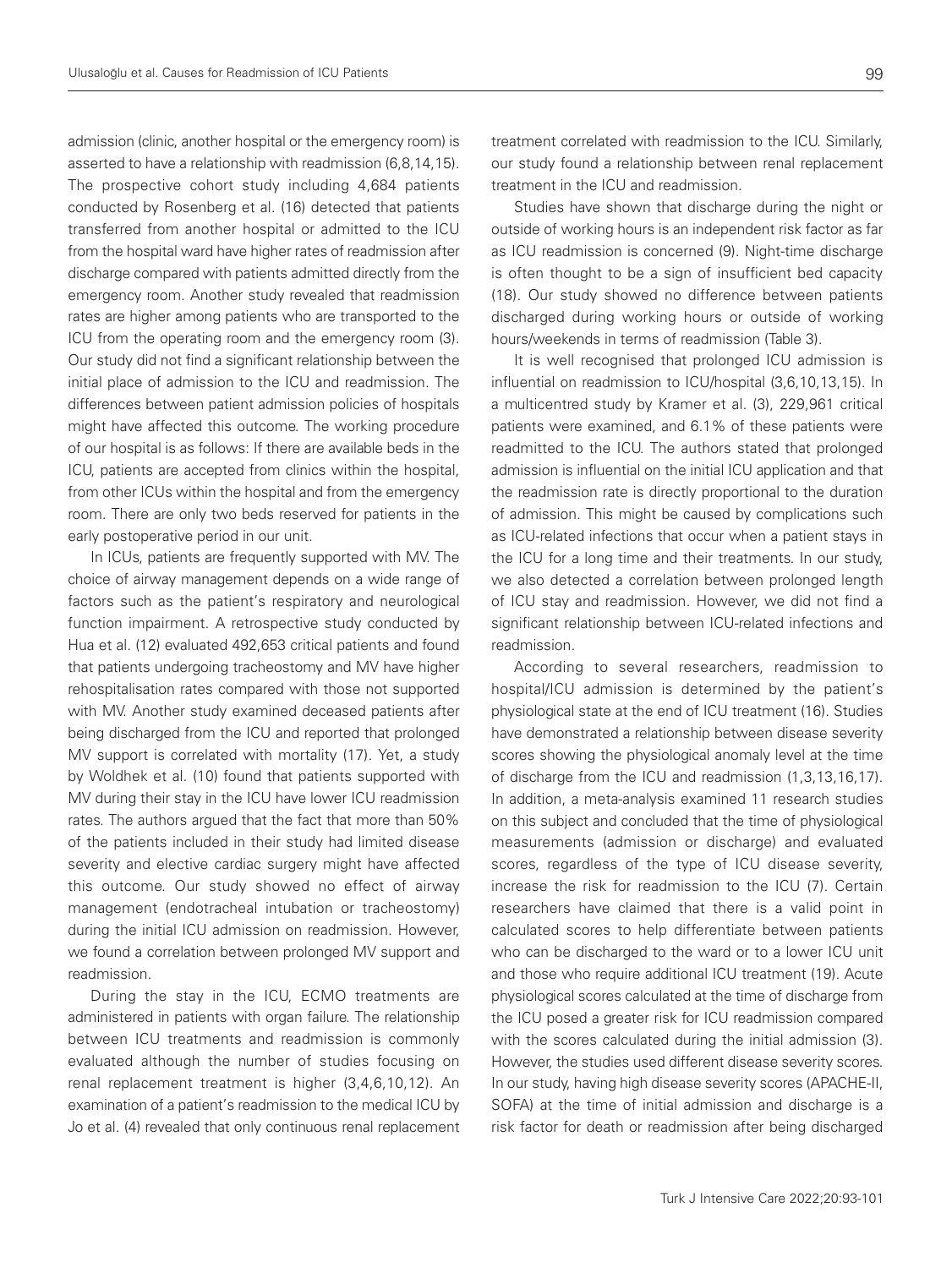from the ICU (OR, 1.06; 95% CI, 1.02-1.1; OR, 4.28; 95% CI, 1.99-9.23). This finding is consistent with outcomes in several studies (10,13,20).

Using the tools or scores based on objective data might help us decide whether a patient can be safely discharged or whether special supervision after ICU treatment is necessary. The SWIFT score, which is developed to measure the workload within the context of intensive care, can differentiate between the patients who apply to the ICU and those who do not (21). SWIFT scores were employed in a prospective cohort study evaluating patients at a medical-surgical ICU in Europe, and its validity was proven (50% sensitivity, 85% specificity) (20). Being one of these statistical models, the SWIFT score was also calculated in our study based on the data regarding the time of discharge. We observed that the score was significantly higher among the readmitted patients.

As palliative care system is still developing in Turkey, after intensive care treatments, some patients are sent home to continue their treatments using home-type mechanical ventilators. Patients discharged in this manner were found to have higher readmission rates. The inability to use home care services due to short-staffed units and insufficiently trained patients' relatives might be contributing factors in this respect.

The primary limitation of our study is that we were not able to obtain data on patients who could not be admitted to the ICU after being sent home or discharged to the service and who were referred to another centre due to some type of shortage within the system. Furthermore, as the readmission period was set at 30 days, applications made at different times such as on the  $2^{nd}$ ,  $3^{rd}$  or  $7^{th}$  days after discharge were not included in the study. Finally, our results

cannot be generalised since the study was conducted within a single centre in a certain period.

## **Conclusion**

In conclusion, on examining patients' readmission to the hospital/ICU after being discharged, we found that the patients' acute physiological problems, comorbid diseases and durations of RRT and MV increased their risk of readmission. As readmission prolongs the length of stay in hospital/ICU, entails moral burdens to the patient and their relatives as well as medical personnel and increases medical costs, we concluded that protocols must be created to determine and prevent the risk factors for readmission.

## Ethics

**Ethics Committee Approval:** The study was approved by the Medical Research Ethics Board on 28 November 2016 (decision no: 2016-19/15) from the Bursa Uludağ University.

Informed Consent: No informed consent was obtained from the patients because our research was retrospective and descriptive in nature.

Peer-review: Externally peer-reviewed.

### Authorship Contributions

Concept: İ.C., N.K.G., Design: C.U., N.K.G., Data Collection and Process: C.U., İ.C., Analysis or Interpretation: C.U., İ.C., N.K.G., Literature Search: C.U., İ.C., R.İ., F.Ş.K., Writing: C.U., İ.C., N.K.G., R.İ., F.Ş.K.

**Conflict of Interest:** No conflict of interest was declared by the authors.

**Financial Disclosure:** The authors declared that this study received no financial support.